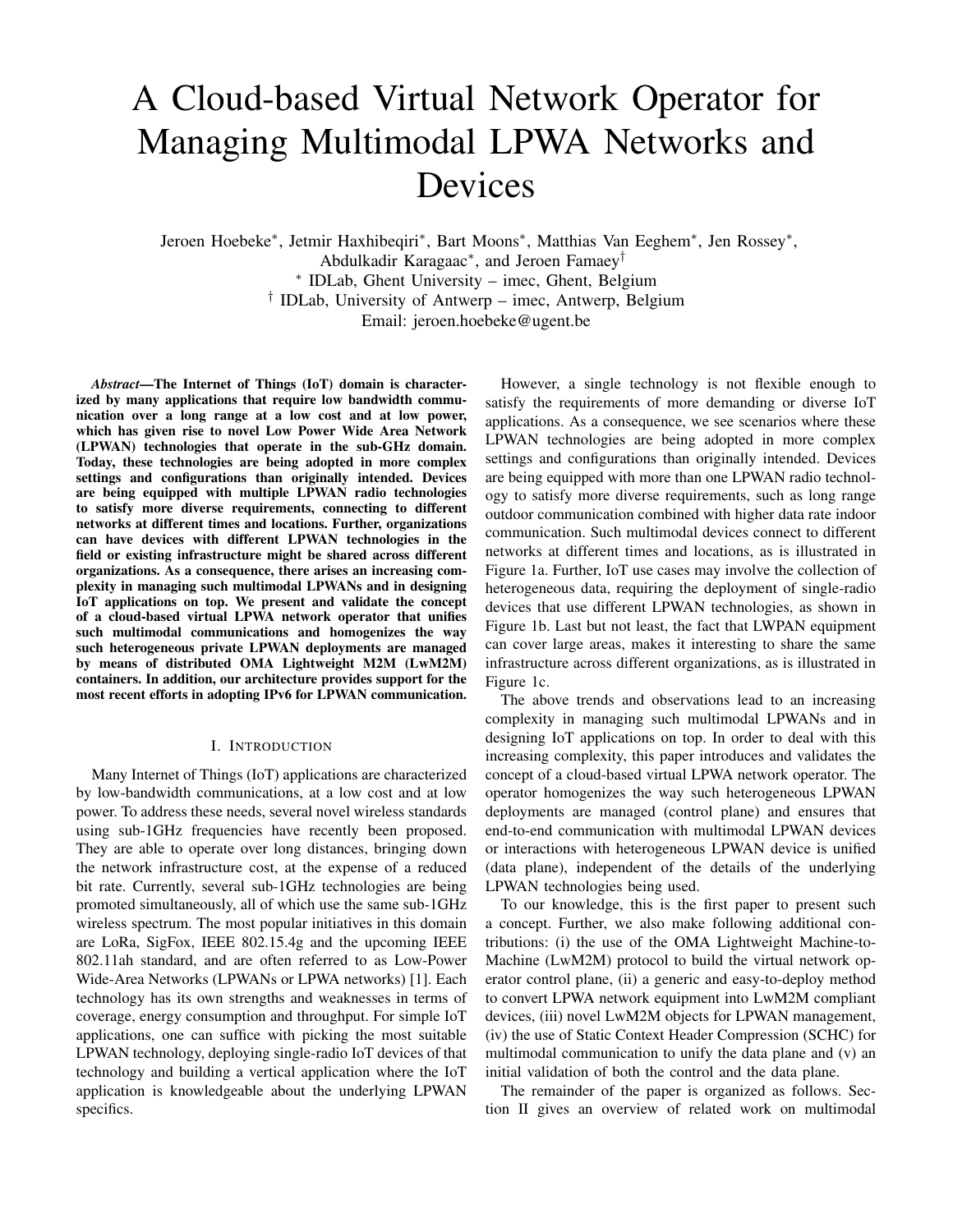

(a) Multimodal LPWAN device connecting to different LPWANs over time



(b) Organization using devices that use different LPWAN technologies



(c) Organizations of which the LPWAN devices share the same LPWAN infrastructure

Fig. 1. Use cases enabled by multimodal LPWANs and devices.

LPWA devices, networks and their management. A high-level overview of the Virtual Network Operator concept is presented in Section III, followed by a detailed presentation of the realization of the control plane and data plane in Sections IV and V respectively. Section VI validates the architecture, following by conclusions in Section VII.

# II. RELATED WORK

LPWAN radios have only been around for a few years and have already been complemented with shorter range technologies such as Wi-Fi and BLE within a single device [2]. Nowadays, there is also trend towards multimodal LPWAN devices, combining different LPWAN types, in order to get the best of different worlds. As an example, the electronics company Murata announced dual mode LoRa/SigFox modules [3], that can even support modulation types used by other LPWAN technologies, paving the way to the provisioning of multitechnology LPWANs that can be perceived as a single logical virtual network. To perform such adaptations at the infrastructure level of multiple, heterogeneous LPWANs and to enact necessary (re)configurations, there is a need for technologyindependent solutions that allow configuration of resource usage and settings on this LPWAN infrastructure. Hereby, we currently consider LPWANs of different technologies that jointly offer services to connected LPWAN devices, although coexistence of these technologies on the same hardware might also be considered for the infrastructure side, as has been demonstrated in [4] for shorter range technologies. Today, research on the management and virtualization of multimodal LPWANs is non-existent. Ongoing research efforts involving multiple LPWAN technologies mainly focus on coexistence aspects, such as [5] and [6]. They highlight the negative impact of uncoordinated LPWANs on each other. To mitigate this, joint management and coordination of such multimodal LPWANs is needed, which is only possible when having the necessary control elements, for which our work lays the foundation. Looking at existing research works on managing and using heterogeneous networks, we end up in the Wi-Fi/LTE world, where efforts have taken place to virtualize these networks, including slicing of the network by sharing and isolating infrastructural resources and simplifying the configuration and management [7] [8]. Decoupling of the control plane and data plane is here a key concept, but is not considered for LPWANs. At the higher layers, unified communication for such multimodal Wi-Fi/LTE devices is achieved by leveraging on the Internet Protocol and higher layer protocols that are able to deal with the availability of multiple paths, such as Multipath TCP [9]. Such approaches cannot easily be transferred to LPWAN devices due to their typical constraints in processing power and memory. As such, both the control plane and data plane require further study in order to come to multimodal LPWANs that can be efficiently managed and appear as a single logical network to the IoT applications on top.

# III. CLOUD-BASED VIRTUAL NETWORK OPERATOR **CONCEPT**

As said, we see a trend towards both multimodal LPWAN devices and IoT applications involving data coming from a device using different LPWAN technologies. On top of that, LPWA network infrastructure might be virtualized and reused across organizations. In order to deal with this increasing complexity, we propose the concept of a cloud-based virtual LPWA network operator. Such an operator homogenizes the way such heterogeneous LPWAN deployments are managed and ensures that end-to-end communication is unified, independent of the details of the underlying LPWAN technology being used. The high-level architecture of such a virtual network operator (VNO) for multimodal LPWANs is shown in Figure 2 and can be broken down in 4 main building blocks.

The *control plane* of the VNO is responsible for discovering, properly configuring and monitoring all LPWA network equipment that it manages. This involves the addition of new LPWANs to be managed, including gateways or other components such as a Network Server for LoRaWAN networks, and ensuring that data can be exchanged between the devices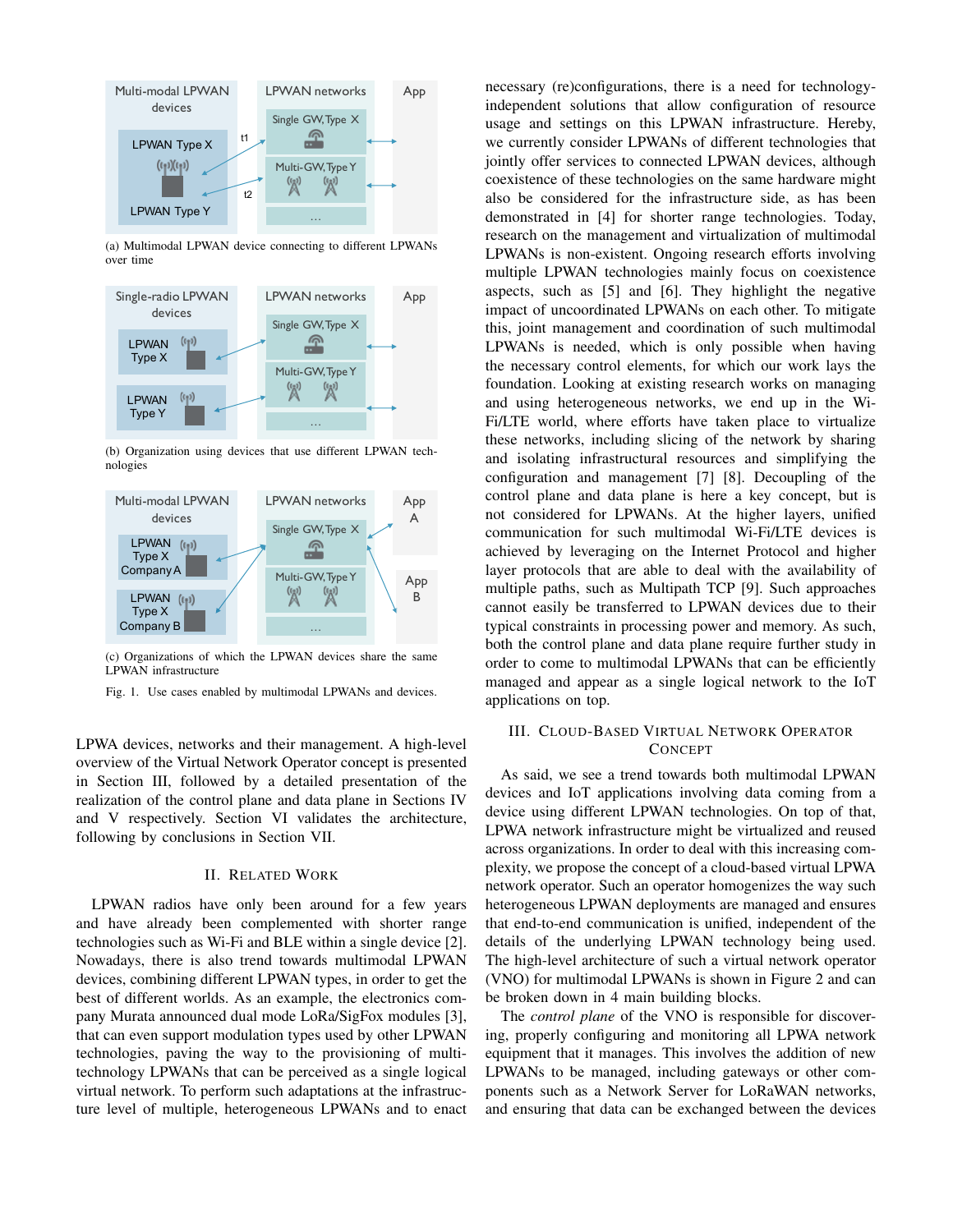

Fig. 2. High-level breakdown of the components of the Virtual Network Operator. Solid arrows illustrate a sample data flow, whereas dashed arrows represent a sample control plane flow dealing with either LPWA network equipment management or end device management.

and the VNO over these networks (i.e. configuring the data plane). The control plane is also responsible for defining which LPWAN devices are allowed to make use of which networks. Last but not least, it also has monitoring responsibilities, following up on the state of the components and collecting relevant statistics.

The *data plane* is responsible for the actual data exchange. both in uplink and downlink, over the different LPWANs being managed. How the data is exchanged between the VNO and the LPWA network equipment depends on the LPWAN technology under consideration as well as on implementation specifics at the equipment side. As such, it requires proper configuration by the control plane.

The data arriving at the data plane is then handed over to the *data exchange and context* block of the VNO, which further processes the incoming data. Relevant contextual information is derived (e.g., the network and gateway(s) over which the data arrived, the signal strength, etc.), in order to be used for taking decisions on downlink communication. Finally, the data might be transformed into a format that is fully LPWAN technology independent and suitable for delivery to either the end application (not part of the VNO) or to the optional *device management and application enablement* component of the VNO in case the VNO also takes care of device management and application layer data processing for the devices. For downlink data that must be sent to a device, the *data exchange and context* block will take the forwarding decision, i.e. which available LPWAN technology to use and when, upon which the data will be delivered to the data plane for further transmission.

In the following two sections, we will zoom in on the realization of both the control plane and data plane of the proposed Virtual Network Operator concept.

#### IV. CONTROL PLANE

As explained, the control plane is responsible for properly managing the LPWANs under control of the VNO. Typically, LPWA network equipment provides its own APIs for configuration and management, which would require the VNO to support all these APIs, resulting in a significant coding and integration effort. Therefore, we propose the use of the LwM2M device management standard as a unified mechanism to manage all LPWA network equipment. Such a design



E.g. CoAP PUT with payload 'on' to URI /3311/0/5850  $\rightarrow$  Turning 1st instance (Instance ID=0) of light control object (Object ID=3311) on (Resource ID=5850)

Fig. 3. LwM2M principles: APIs and data model

decision requires a generic and easy-to-deploy solution for turning existing LPWA equipment into LwM2M equipment. For LPWANs that are closed, such as SigFox, control will merely consist of instantiating and configuring the data plane such that data for the managed devices can be exchanged using the APIs offered by this closed network. In the following subsections, we first explain the basic concepts of LwM2M, followed by a generic solution to build LwM2M compliant network equipment by means of Docker containers as well as novel reusable LwM2M data models to support the management of heterogeneous LPWANs.

#### *A. Intro to OMA LwM2M*

The Lightweight Machine-to-Machine (LwM2M) specification is a secure, efficient and deployable client-server protocol, with several functionalities for managing machine-to-machine (M2M) and IoT devices on a variety of networks, from the Open Mobile Alliance (OMA) [10]. Recently, the version 1.0 of LwM2M protocol has been ratified by the Device Management Working Group at OMA in February 2017 [10].

In addition to fundamental management functionalities (e.g., bootstrapping, client registration, firmware updates, remote management and fault management), the LwM2M protocol also defines efficient interactions for transferring service and application data. It also defines appropriate semantics, i.e. common interfaces and data models, in order to boost interoperability in the IoT ecosystem and create more loosely coupled systems and better connective devices. An overview of the key LwM2M functionalities and the data model are presented in Figure 3. As it makes use of light and compact application protocols, management mechanisms and an efficient resource data model, the LwM2M protocol has already attracted much attention from both the industrial world and the research community for managing IoT devices, which involve both resource constrained end devices as well as gateway devices.

In order to adopt LwM2M in our VNO concept and use it to realize the control plane, two key challenges must be overcome. First, we need to be able to turn any type of existing LPWAN equipment into LwM2M compliant equipment, thereby mapping implementation specific APIs to standardized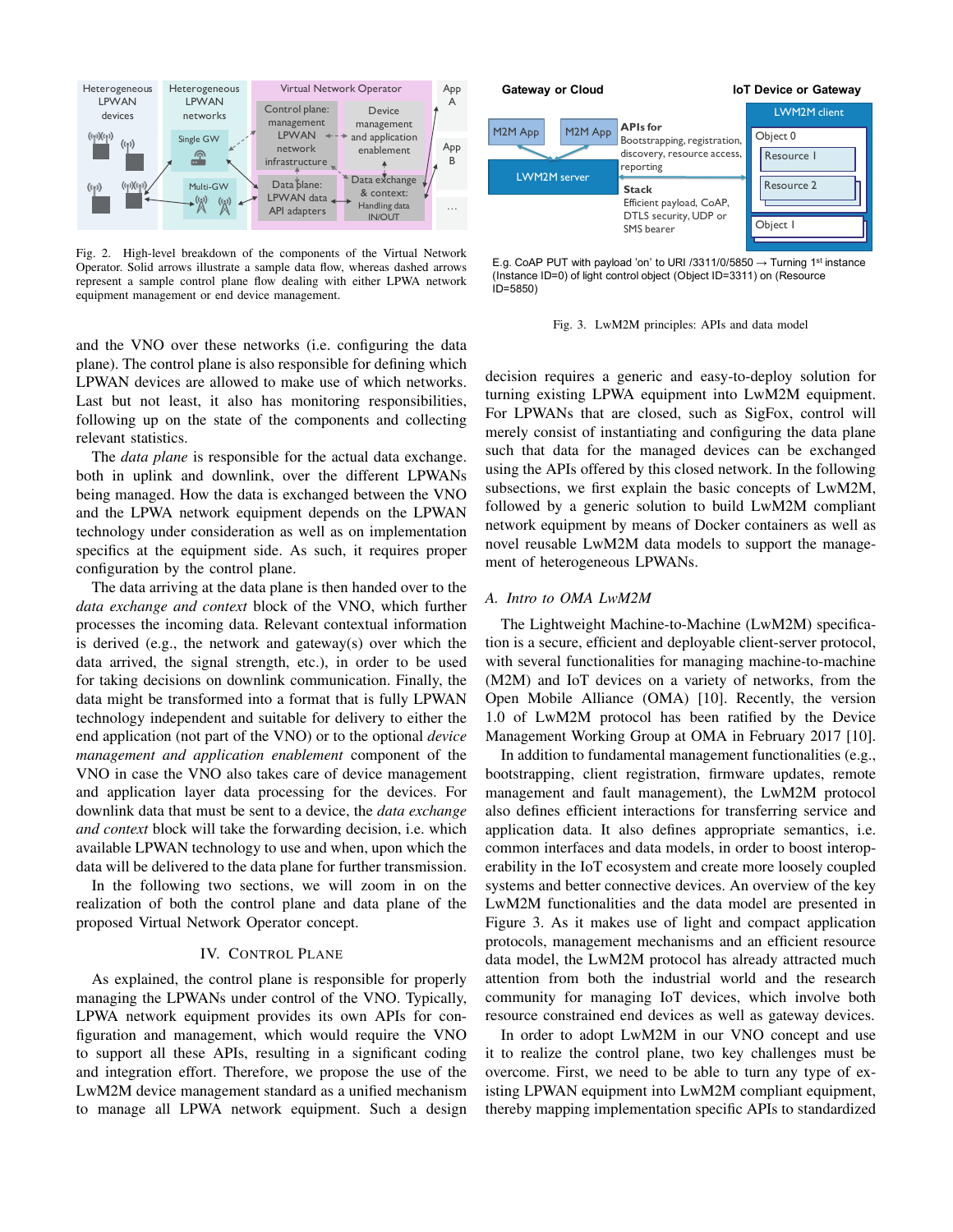LwM2M APIs. On top, this must be achieved in a generic and easy-to-deploy way. Second, as the usage of LwM2M for managing LPWAN equipment is novel, no suitable LwM2M data models exist. As such, novel, sufficiently generic data models must be proposed to perform the management of heterogeneous LPWAN components.

# *B. Docker concept for LPWAN equipment*

To overcome the first challenge, we introduce the idea of an easily deployable LwM2M Management Adapter that is able to convert legacy APIs into LwM2M compliant APIs, as shown in Figure 4a. The adapter is realized as a Docker container, as shown in Figure 4b, that can be easily deployed on top of existing LPWA network equipment, which typically runs a Linux OS with sufficient memory (+256Mb RAM) to run a single Docker instance. Inside the Docker container there are 3 components. The design of these components has been done in such a way to minimize the work that has to be done to implement the mapping between the existing APIs and the LwM2M APIs. These three components are the following:

- 1) *Anjay LwM2M client:* A standard-compliant LwM2M client that implements the LwM2M APIs for bootstrapping, registration, etc. as well as all required data models, including both existing LwM2M data models and custom models for LPWAN management. For the client, a modified version of Anjay, which is a C implementation of a LwM2M client, is used, which enables the creation of Object instances and resources by the Virtual Device Manager.
- 2) *Virtual Device Manager (VDM):* Via a well-defined API, the VDM receives configuration info from the Adapter, asking to create specific LwM2M Object instances and resources in the Anjay client. Once configured, the VDM also receives requests from the Adapter to update the state of LwM2M resources, updates which are passed to Anjay. Finally, the VDM also observes changes to LwM2M resources in Anjay and passes the changes back to the Adapter. The interface between Anjay and the VDM, is the standard LwM2M interface, with the VDM acting as a locally running trusted LwM2M server.
- 3) *Adapter:* The Adapter block is the only block that contains code that is specific to the device on top of which the Docker container is being deployed. It communicates with the device using its legacy APIs, implements the mapping to LwM2M objects and interacts with the VDM to create object instances, update object resources and be informed about their changes.

These three blocks are put inside a Docker image and run as a singular container that can be deployed on the LPWAN equipment once the Adapter has been properly implemented.

#### *C. LwM2M Data Models*

Using the presented Docker concept and Virtual Device Manager approach, we are able to convert LPWAN specific APIs into LwM2M compliant APIs, provided suitable data models are available. LwM2M has defined several Objects



(a) Usage of LwM2M to manage private LPWAN equipment from Cloud



(b) Realization by means of Docker and Virtual Device Manager

Fig. 4. Turning LPWAN equipment into LwM2M compliant devices.

and Resources to perform device management, but lacks suitable data models for the management of LPWAN network infrastructure. To this end, we have defined several new Objects and Resources using the private range of Object and Resource IDs that has been made available by OMA. These Objects and Resources have been defined in such a way that they are sufficiently generic for use across different LPWAN technologies and serve as a starting point for the VNO design. Table I gives an overview of the most important newly defined Objects and Resources, together with their ID, access rights (read, write or both) and short description.

The Profile Object contains general information about the device or components. For instance, when applied to Lo-RaWAN, it will reveal that it is a LoRa device and whether we are dealing with a LoRa gateway or Network Server. Next, we need to know in which multimodal networks the component is used, dealing with use cases where infrastructure is reused across different virtual LPWANs. Finally, information is provided about the number of gateways and devices handled by this gateway, which is equal to the number of instances of the Gateway Object and Device Object respectively. The first object provides info related to the identification of the gateway, the devices that are allowed to make use of it as well as statistics. The second object provides relevant device related info that must be known by the LPWAN network infrastructure as well as statistics at the device level. Finally, we have defined a Data Plane Object that is used to discover the data plane interfaces offered by the component and to properly configure those interfaces. For instance, LoRaWAN gateways often use a UDP connection to forward data to their Network Server, implying proper configuration of the Network Server's IP address and port at the gateway side. The Network Server itself hosts a Message Queuing Telemetry Transport (MQTT) publish-subscribe broker that makes the LoRaWAN data available to interested subscribers, i.e. MQTT clients. The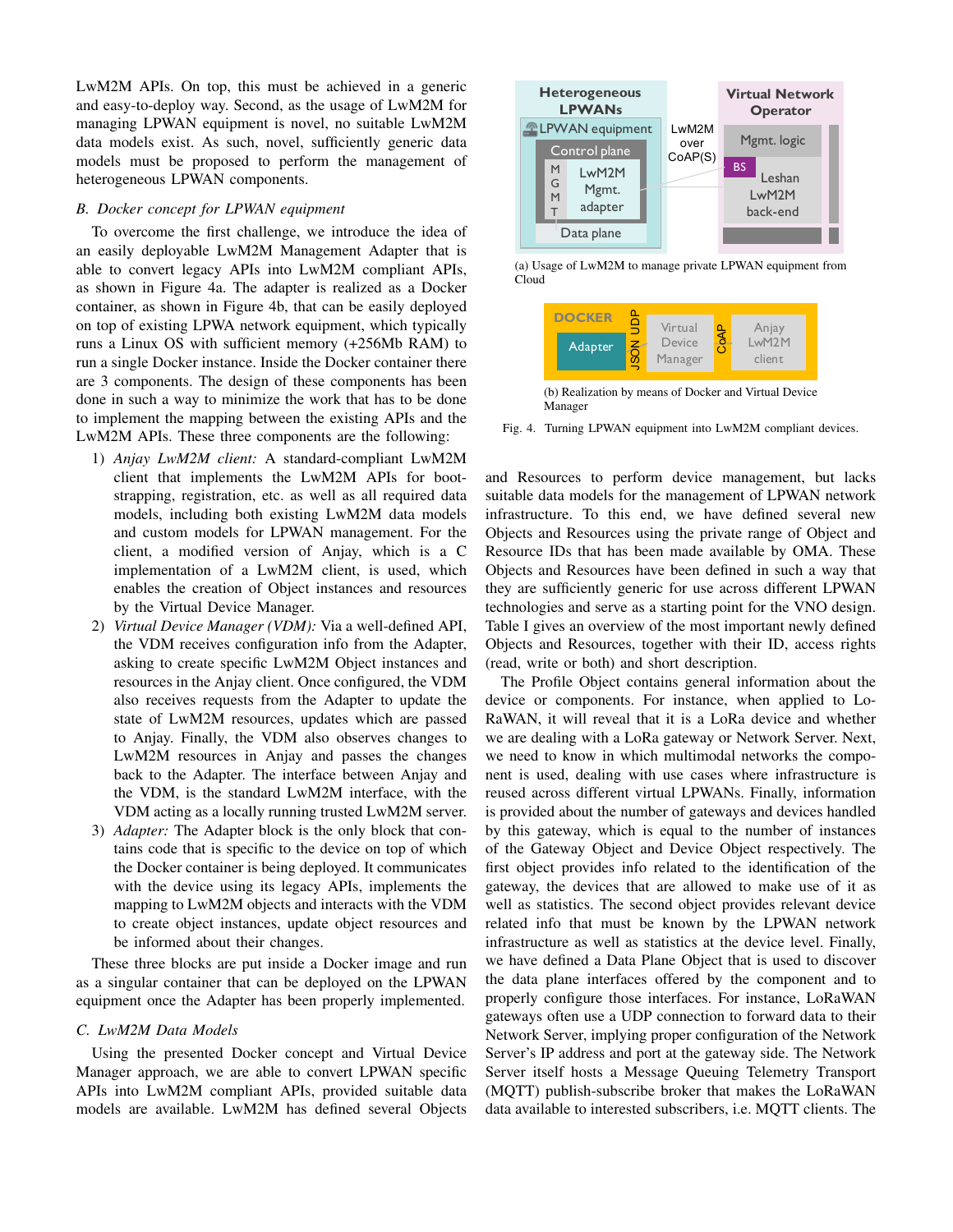TABLE I LWM2M OBJECTS AND RESOURCES FOR MANAGEMENT OF LPWAN INFRASTRUCTURE

| <b>Name</b>                 | ID    | R/W                      | <b>Description</b>                                                                                                      |  |  |
|-----------------------------|-------|--------------------------|-------------------------------------------------------------------------------------------------------------------------|--|--|
| <b>Profile Object</b>       | 26241 | $\blacksquare$           | <b>General info on</b><br>network component                                                                             |  |  |
| <b>LPWAN</b> tech           | 26241 | R                        | Identifier describing<br>technology type                                                                                |  |  |
| Device type                 | 26242 | R                        | Type such as gateway,<br>Network Server                                                                                 |  |  |
| <b>LPWAN VID</b>            | 26243 | R/W                      | Unique ID of multimodal<br>network(s) the component<br>belongs to                                                       |  |  |
| # gateways                  | 26244 | R                        | Number of gateways managed<br>by this device<br>(equals to 1 for gateway device)                                        |  |  |
| # devices                   | 26245 | R                        | Number of devices handled                                                                                               |  |  |
| Data<br><b>Plane Object</b> | 26242 | $\blacksquare$           | Info/configuration of data plane<br>interfaces to communicate with<br>other components<br>(multiple instances possible) |  |  |
| Available<br>methods        | 26250 | R                        | ID for available interface<br>methods such as UDP, MQTT, etc.                                                           |  |  |
| Interface type              | 26251 | R                        | Incoming or outgoing interface                                                                                          |  |  |
| Select method               | 26252 | R/W                      | Selected interface method to use                                                                                        |  |  |
| Configuration               | 26253 | R/W                      | Configuration for<br>selected iface method                                                                              |  |  |
| <b>Gateway Object</b>       | 26243 |                          | Info for gateway (multiple<br>instance possible)                                                                        |  |  |
| Gateway ID                  | 26260 | R                        | Unique gateway ID                                                                                                       |  |  |
| Accepted<br>devices         | 26261 | R/W                      | Devices that may use the gateway                                                                                        |  |  |
| On time                     | 5852  | R/W                      | Time since device has<br>been turned on.<br>Reset by writing value of 0.                                                |  |  |
| # packets RX                | 26263 | R/W                      | # of packets received. 0 to reset.                                                                                      |  |  |
| # packets TX                | 26265 | R/W                      | # of packets transmitted. 0 to reset.                                                                                   |  |  |
| <b>Device Object</b>        | 26244 | $\overline{\phantom{a}}$ | Info about end nodes<br>allowed to use network                                                                          |  |  |
| Device EUI                  | 26270 | R                        | Unique device identifier                                                                                                |  |  |
| Dev. address                | 26271 | R/W                      | Address in multimodal<br>LPWAN network                                                                                  |  |  |
| Nwk key                     | 26272 | R/W                      | Network session key used                                                                                                |  |  |
| Nwk config                  | 26273 | R/W                      | <b>LPWAN</b> network<br>configuration of device                                                                         |  |  |
| # packets RX                | 26263 | R/W                      | # of packets received from device                                                                                       |  |  |
| # packets TX                | 26265 | R/W                      | # of packets transmitted to device                                                                                      |  |  |

MQTT connection between the Network Server and such a client also requires proper configuration.

The defined objects are sufficiently generic to be used across different technologies. In addition, the LwM2M Object and Resource Model easily enables extensions, allowing the management capabilities to grow according to the needs identified.

#### V. DATA PLANE

# *A. Adapters for a flexible data plane*

As explained in the previous section, the control plane can be used to configure the data plane, ensuring the LPWAN equipment can exchange data with the VNO. Apart from that, we still need the data plane counterpart at the VNO





Fig. 5. Data plane at the Virtual Network Operator side

side. In order to be sufficiently flexible, the VNO should be able to interface using different communication or data exchange methods. To this end, we introduce an adapter-based concept where, upon the detection of a specific interface by the control plane, the right adapter can be instantiated in order to enable bidirectional data exchange with the newly discovered LWPAN infrastructure. Towards the right, all adapters will have a unified interface towards a broker inside the VNO for further exchange and handling of the data. This approach is illustrated in Figure 5a. Taking again our LoRaWAN example with the Network Server hosting an MQTT broker as an interface to exchange data coming from and going to the LoRaWAN network, the LwM2M-based control plane will discover the availability of this API. Using the management API to the data plane, an adapter that hosts an MQTT client will be instantiated and configured to connect to that broker in order to able to exchange traffic with the LoRaWAN network. As a last step, the control plane will provide the Network Server with any required information to accept this MQTT client. Once done, data exchange can take place. The process is shown in Figure 5b.

#### *B. Unified communication using SCHC*

Using the adapter concept explained, it is possible to exchange data with different types of LPWANs that are managed by the VNO. However, what is still missing, is a unified way to communicate over different technologies, avoiding a different payload encoding for every technology. The IETF LPWAN working group strives to realize this vision, adopting the Constrained Application Protocol (CoAP) over UDP and IPv6 as a common stack across different layer 2 LPWAN frame formats. To achieve this goal, a novel compression mechanism, named Static Context Header Compression or SCHC, is being designed. SCHC exploits the fact that most protocol header fields remain the same across packet transmissions between a device and its back-end. Therefore, a common context is stored in the LPWAN device and the network, which consists of a list of rules. Each rule has a unique identifier and provides a packet header template and compression actions such as omitting or abbreviating header fields. The rule that best matches an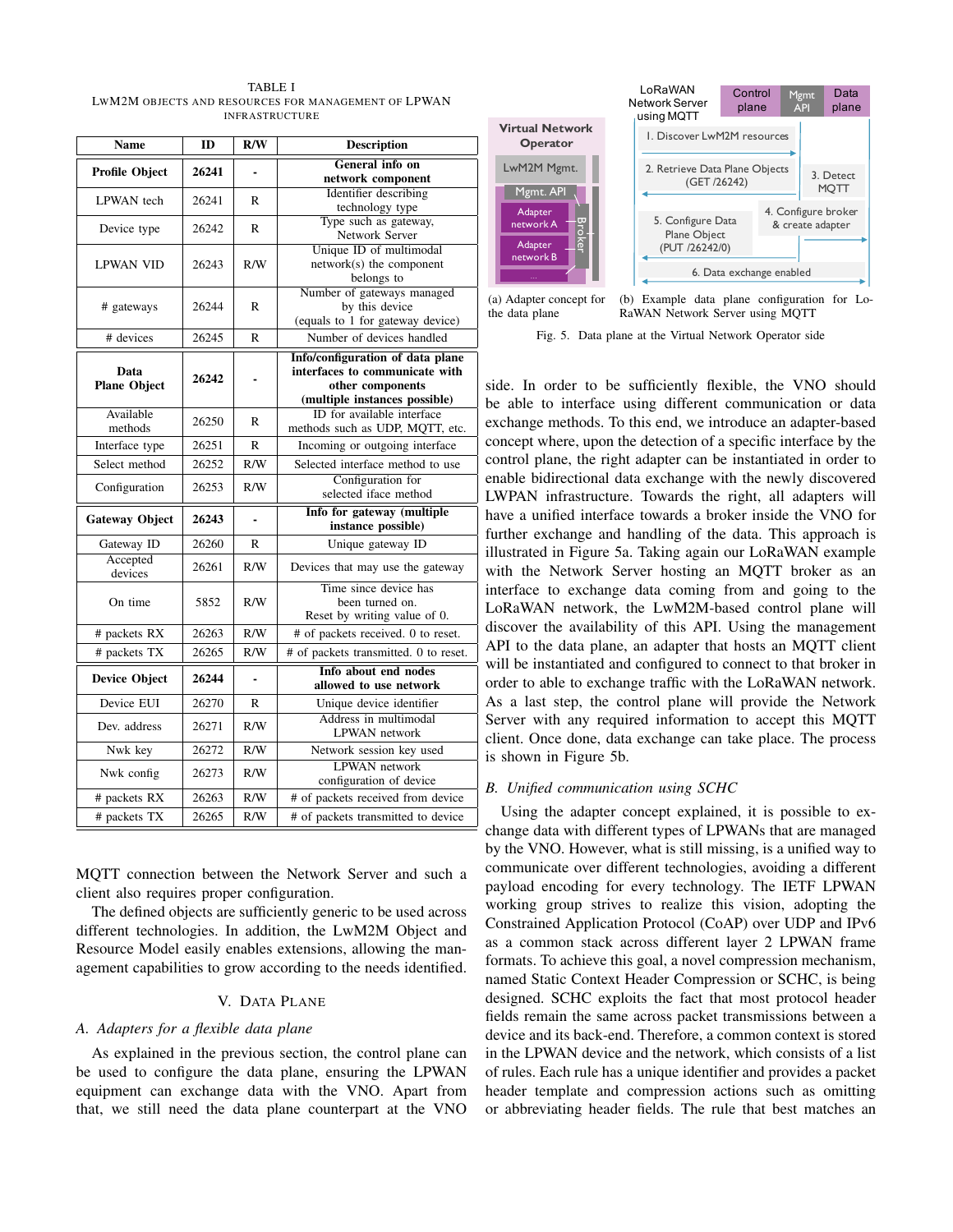

Fig. 6. Architecture of the Virtual Network Operator side including LwM2Mbased management of LPWAN infrastructure, an extensible data plane and unified communication using SCHC.

outgoing packet is selected and the corresponding compression is applied. Using SCHC, packets can be compressed down to a few or even a single byte (i.e. only the rule ID). The same vision is applied to our VNO design, motivating multimodal LPWAN devices to use the standard-based CoAP stack and SCHC (de)compression on top of the LPWAN technologies used. At the VNO side, SCHC (de)compression can be applied based on the SCHC context stored for that device at the VNO (in the context block), resulting again in IPv6 packets. Depending on the approach chosen, the VNO can either forward the IPv6 packets to the final application (e.g. the Cloud platform of an organization) or can serve as the end point of the traffic on behalf of that organization. In the latter case, the VNO can also partake in device management (either using a custom-designed management protocol or, in the future, also using LwM2M, provided further optimizations are made to the LwM2M specification to enable more compact data exchanges to accommodate the small LPWAN packet sizes) and data handling. Figure 6 shows the final part of the VNO design. Important to note is that the Context block is also foreseen to perform decisions on how to send downlink data, but this is outside the scope of this paper.

#### VI. VALIDATION

In order to validate our proposed VNO concept and show its feasibility, we have realized an initial implementation of both the control and data plane of the proposed VNO architecture, which will be discussed in the following two subsections.

# *A. Control plane*

Based on the presented Docker concept and defined LwM2M data models for management of LPWAN network infrastructure, we can turn existing LPWAN equipment into LwM2M compliant devices that can be managed in a uniform way, independent of the underlying technology. Using the adapter concept, bidirectional data can be exchanged with various LPWAN equipment. As such, we have presented a

flexible, extensible and standard-based Virtual Network Operator architecture that supports multimodal LPWAN use cases. In order to validate our architecture, we have implemented the proposed control plane approach for a LoRaWAN Network Server that runs the open source software LoraServer.io [11]. LoRaServer.io uses JSON REST APIs to obtain information related to the Network Server such as the number of gateways and end devices registered, traffic statistics per gateway and end devices, etc. The Adapter that is part of the Docker container that runs on the Network Server consumes these APIs and maps them the LwM2M objects shown in Table I for LPWAN management. As all these objects are custom LwM2M objects, we also implemented these objects in the Anjay client inside the Docker container and in the Leshan server that runs at the VNO. At this point, we implemented object 26243 for managing the gateways in the LoRaWAN Network Server. The result is a LoRaWAN Network Server that has been turned into a LwM2M compliant device with APIs for LPWAN management.

Following the LwM2M registration specifications, the Anjay client at the Network Server will automatically register with the VNO, as shown in Figure 7a. To set the gateways that are managed by the Network Server, the VNO can create a new instance of a Gateway object, as shown in Figure 7b, by using the user interface offered by Leshan. The request will be received by the Anjay client in the Docker container and the VDM will be informed. Next, the adapter will be alerted and will register the new gateway at the Network Server with the MAC address provided by the Anjay client. To do so, the API method */api/gateway/[MAC ADD]* in the LoraServer.io is called. The other way around, the custom adapter in the Docker container interacts with the APIs of the LoRaWAN Network Server and informs the Anjay client via the VDM for any updates. For instance, all gateways registered with the Network Server can be discovered by polling the */api/gateways* API method. Once all registered gateways have been discovered, the traffic statistics can be observed using the LwM2M API as shown in Figure 7c. Behind the scenes, the */api/gateways/[MAC ADD]/stats* API method is polled to get the traffic statistics for the specific gateways. The outputs from the polling API methods are parsed and passed in JSON format towards the VDM by the custom adapter and then further to the Anjay client and the VNO. Alternative data formats such as XML might be considered as well.

# *B. SCHC data plane*

To validate the data plane and unified communication using SCHC, we implemented the header compression mechanism for the CoAP/UDP/IPv6 stack, as described by the IETF in [12], [13], on top of a LoRaWAN stack, running on the LPWAN device, and in Click Router [14], running at the VNO side. In the best case, the header can be compressed down to a few bytes. Consisting of the rule ID and some inevitable bytes of the CoAP header. The proposed solution by the IETF assumes the compressor to use 1 context containing the fields of the full protocol stack. However, this would require many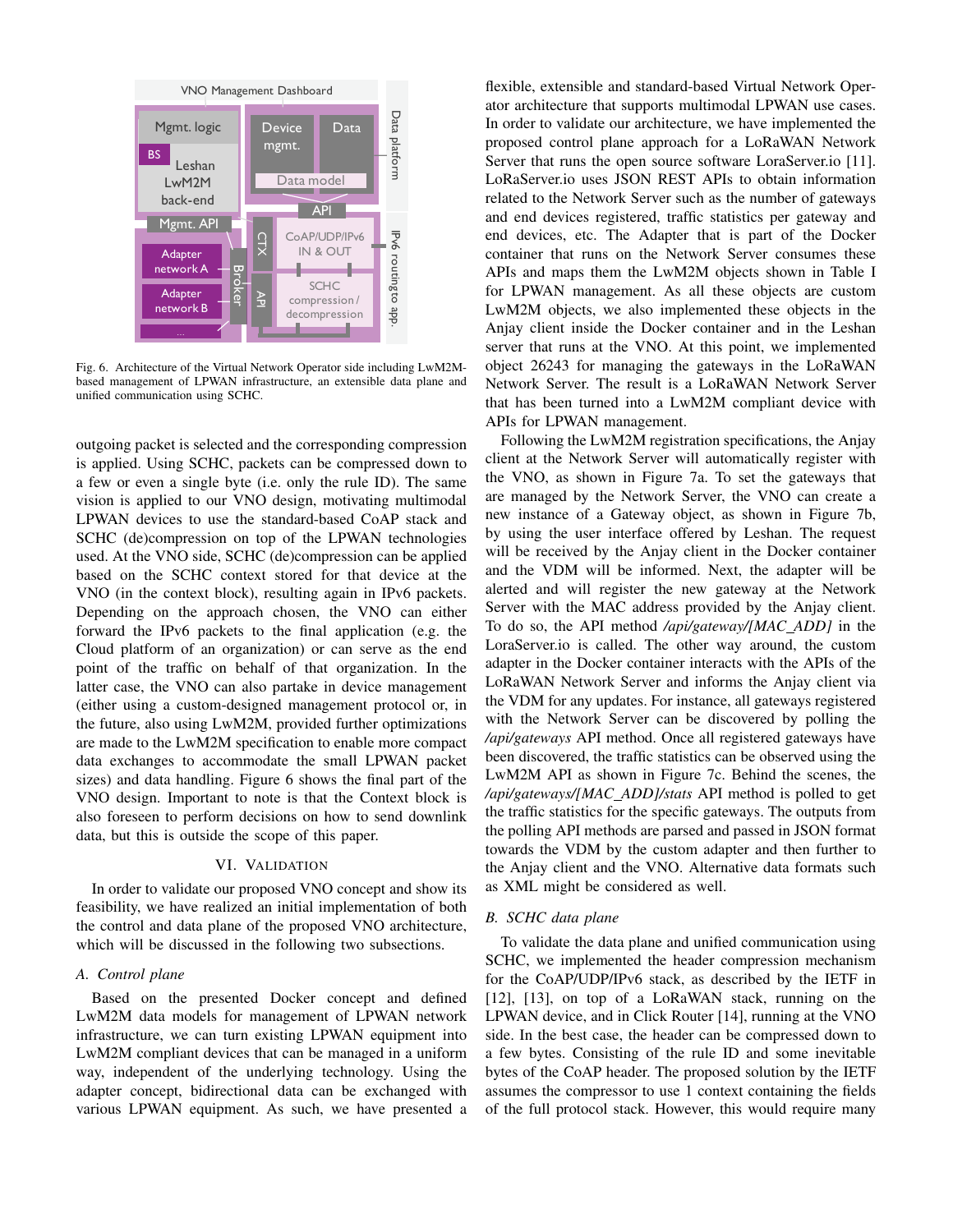| <b>LESHAN</b>            |                                                          |                |                                                           |                               | <b>CLIENTS</b>            |
|--------------------------|----------------------------------------------------------|----------------|-----------------------------------------------------------|-------------------------------|---------------------------|
|                          |                                                          |                |                                                           |                               | Conne                     |
| <b>Client Endpoint</b>   | <b>Registration ID</b>                                   |                | <b>Registration Date</b>                                  |                               | <b>Last Update</b>        |
| urn:dev:os:0023C7-000001 | PgzYB8gp2L                                               |                | Jan 18, 2018 1:32:44 PM                                   |                               | Jan 18, 2018 1:32:44 PM   |
|                          | (a) Network Server discovery as LwM2M client             |                |                                                           |                               |                           |
|                          | Create New Instance of LPWAN Gateway                     |                |                                                           |                               |                           |
|                          | <b>Instance ID LPWAN</b>                                 |                |                                                           |                               |                           |
|                          | Gateway                                                  |                | The instance Id is required                               |                               |                           |
|                          | On time                                                  |                |                                                           |                               |                           |
|                          | <b>Accepted devices</b>                                  |                |                                                           |                               |                           |
|                          | # Pkts Rx                                                |                |                                                           |                               |                           |
|                          |                                                          |                |                                                           |                               |                           |
|                          | # Pkts Rx OK                                             |                |                                                           |                               |                           |
|                          | # Pkts Tx                                                |                |                                                           |                               |                           |
|                          |                                                          |                |                                                           | Cancel                        |                           |
| <b>LPWAN Gateway</b>     | (b) Gateway Object instance creation interface<br>/26243 |                |                                                           |                               | Create                    |
|                          |                                                          |                |                                                           |                               |                           |
| Instance 0               | /26243/0                                                 | Ó              | Create New Instance<br>Observe $\blacktriangleright$<br>п | Write<br>Read                 | Delete                    |
| On time                  | /26243                                                   |                | Observe $\blacktriangleright$                             | Write<br>Read                 | 0                         |
| Gateway ID               | /0/5852<br>/26243<br>/0/26260                            |                | Observe $\blacktriangleright$ $\blacksquare$              | Read                          | 7276ff00080604ec          |
| Accepted devices         | /26243<br>/0/26261                                       |                | п<br>Observe $\blacktriangleright$                        | Read<br>Write                 |                           |
| Update time              | /26243<br>/0/26262                                       |                | Observe <b>D</b><br>п                                     | Read                          | 2017-06-16T02:28:00-06:00 |
| # Pkts Rx                | /26243<br>/0/26263                                       | $\circledcirc$ | Observe $\blacktriangleright$<br>ш                        | Write<br>Read                 | 1                         |
| # Pkts Rx OK             | /26243<br>/0/26264                                       |                | Observe $\blacktriangleright$ $\blacksquare$              | Write<br>Read                 | 0                         |
| # Pkte Tv                |                                                          |                | Observe by III                                            | <b>Dond</b><br><b>Maritim</b> | n                         |

(c) Gateway Object instance observation interface

Observe  $\blacktriangleright$  **III** Read

# Pkts DL Queue



| Bits $0-3$ | $4 - 5$ | $6 - 7$    |                           |                                 |                         |         |
|------------|---------|------------|---------------------------|---------------------------------|-------------------------|---------|
| <b>ALC</b> |         | <b>NLC</b> | Compressed<br>CoAP header | Compressed<br><b>UDP</b> header | Compressed IP<br>header | Payload |

Fig. 8. SCHC: compressed packet structure

rule tables for e.g. varying CoAP requests and a static UDP/IP context. Therefore, we implemented an extension of the compression mechanism, layered SCHC, proposed by Abdelfadeel et al. [15]. An example packet is shown in Figure 8. The layered approach enables up to 15 different CoAP contexts, 3 UDP contexts and 3 IPv6 contexts (rule 0 is reserved for an uncompressed header), but can be adjusted, depending on the use case. Rule ID's will therefore range from 0 to 255 and require the VNO to map a set of rules to a device's L2 address, in order to keep the rule ID as small as possible.

Our implementation, applied to a LoRaWAN deployment that is managed by our VNO, results in the end-to-end data flow that is shown in Figure 9. The LPWAN device fabricates a CoAP/UDP/IPv6 packet that is fed to the SCHC compressor (step 1). The resulting compressed SCHC packet is sent over the air as the payload of a LoRaWAN packet (step 2) and is then picked up by a LoRaWAN gateway and forwarded to its Network Server over UDP (step 3). Using MQTT, the



Fig. 9. End-to-end data flow via data plane and using SCHC



Fig. 10. A GET request with a separate response

Network Server delivers the SCHC packet to its corresponding adapter at the VNO (step 4). Using a Remote Procedure Call, the adapter at the data plane passes the packet to the SCHC decompressor at the VNO (step 5), where the corresponding rule ID for that device is applied to end up with the original IPv6 packet (step 6). The same will hold for downlink communication.

We have put forward SCHC as a solution to have unified and standardized communication across different LPWAN technologies that are being managed by our VNO. As these technologies have limitations in terms of bandwidth and maximum packet size, it is important to verify whether SCHC compression can limit the additional overhead to a bare minimum. To do so, we have considered an example CoAP request, as shown in Figure 10, and evaluated the resulting response packet size for the following 4 scenarios:

- 1) No compression, i.e. a complete CoAP/UDP/IPv6 packet
- 2) A varying IPv6 destination, in the same IPv6 pool, a varying UDP destination port and a non-compressed CoAP header
- 3) Full IPv6 and UDP compression, except for some variation on the CoAP part: GET /humi with 2 bytes token length and 2 bytes message id
- 4) A fully compressed CoAP, UDP and IPv6 header

The packet contents for the different situations is shown in Table II. Each packet contains the same payload and header. Only the header compression ratio differs, resulting in different packet sizes. If the rules are set up in the most efficient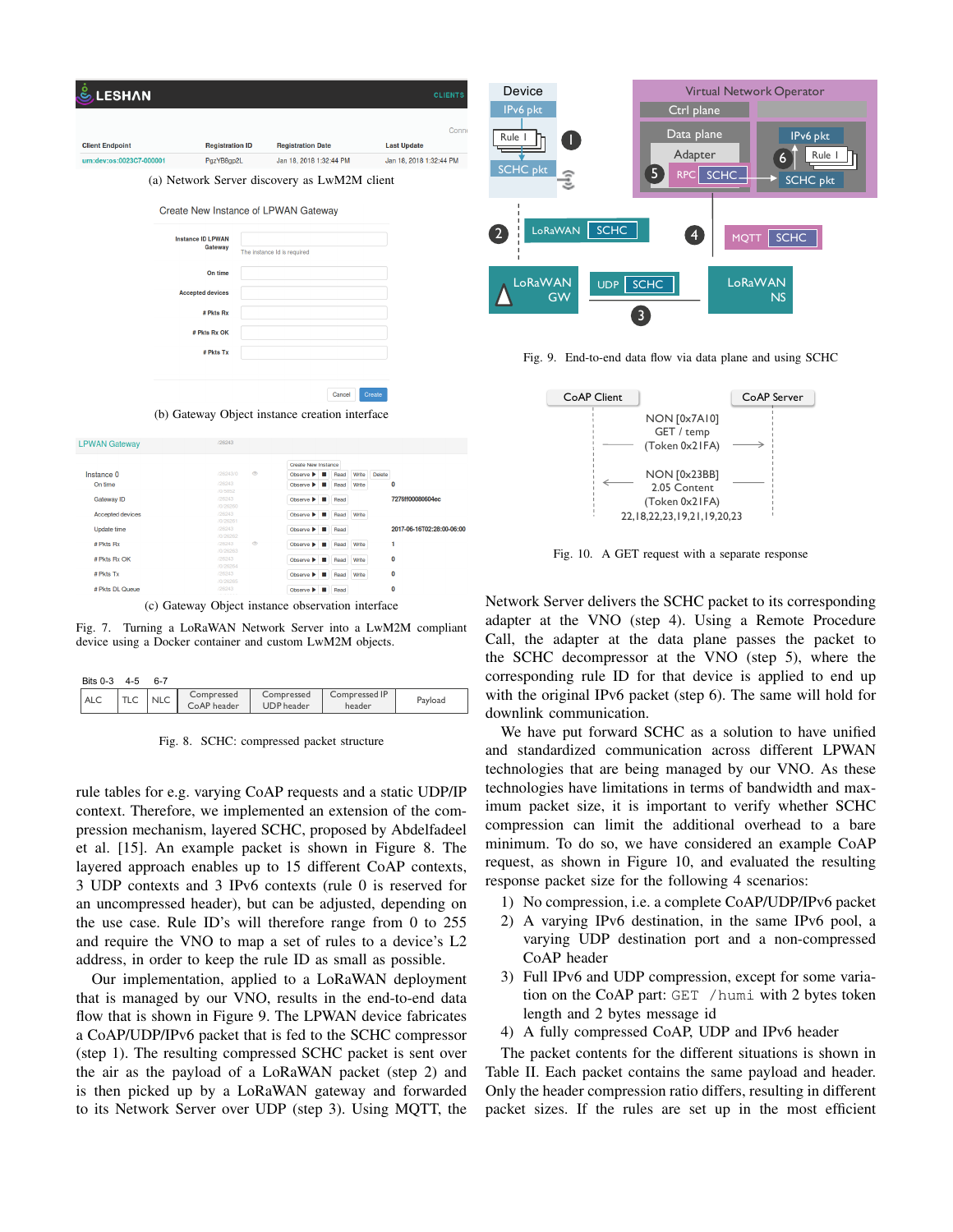| TABLE II                                        |  |  |  |  |  |  |
|-------------------------------------------------|--|--|--|--|--|--|
| <b>SCHC EVALUATION FOR DIFFERENT SITUATIONS</b> |  |  |  |  |  |  |

|                    | <b>SCHC</b> | CoAP | <b>UDP</b> | IP <sub>v</sub> 6 | Payload | <b>Total</b> |
|--------------------|-------------|------|------------|-------------------|---------|--------------|
| <b>Situation 1</b> |             |      |            | 40                |         |              |
| <b>Situation 2</b> |             |      |            |                   |         |              |
| <b>Situation 3</b> |             |      |            |                   |         |              |
| <b>Situation 4</b> |             |      |            |                   |         |              |

way possible, the CoAP header can be compressed down to 2 bytes, without the help of any intermediaries, since the token and message id are vital for CoAP communication, these can only be compressed to a minimum of 1 byte. The total compression achieved is 83%. If only the headers are compared, a compression ratio of 95% is achieved. The last situation demonstrates that using SCHC, a CoAP/UDP/IPv6 packet can even be sent over Sigfox, with maximum packet lengths down to 12 bytes and 8 bytes for uplink and downlink respectively, meaning that it is a viable choice for achieving unified communication in our multi-modal LPWANs.

#### VII. CONCLUSION

As a single LPWAN technology is not able to cover the requirements of every IoT use case, there is a trend to move towards multimodal deployments, where devices generate data of interest across different LPWAN deployments. Apart from that, the long-range character of these networks, motivates the reuse of infrastructure by multiple organizations. To deal with the complexity of managing and using such networks, this article presented the concept of a cloud-based Virtual LPWA Network Operator that takes care of properly configuring and managing LPWAN equipment as well as enabling unified data exchanges across heterogeneous LPWANs, relieving the users from this burden. How this control and data plane are being realized has been described in detail and has been validated by means of an implementation.

Using distributed Docker containers that map implementation specific management APIs to LwM2M compliant APIs and data models, a standard-based, easy-to-deploy and extensible control plane has been realized. By combining adapters for LPWAN data exchanges with the most recent state-ofthe-art work for realizing efficient IPv6 communication over LPWANs, the feasibility of unified end-to-end communication across different LPWAN technologies has been shown.

As such, we believe to have shown a viable architecture for the future generation of multimodal LPWA networks and devices. Of course, our architecture only provides the foundations in realizing the control and data plane. Several open challenges remain both at the control plane and the data plane. At the control plane, we target more advanced management, thereby taking into account the life cycle of multimodal devices, as well as research on improving the scalability and coexistence of such co-located networks, as discussed in [16]. At the data plane, we see the need of an intelligent usage of the multiple LPWAN technologies for both uplink and downlink communication depending on aspects such as traffic requirements and network availability. Working on these topics, will definitely pave the way for more demanding IoT applications in a multimodal LPWAN context.

#### ACKNOWLEDGMENT

Part of this research was funded by the Flemish FWO SBO S004017N IDEAL-IoT (Intelligent DEnse And Longe range IoT networks) project, and by the ICON project MuSCLe-IoT. MuSCLe-IoT is a project realized in collaboration with imec, with project support from VLAIO (Flanders Innovation and Entrepreneurship). Project partners are imec, Flash Private Mobile Networks, Engie M2M, Sensolus and Aertssen.

#### **REFERENCES**

- [1] U. Raza, P. Kulkarni, and M. Sooriyabandara, "Low power wide area networks: An overview," *IEEE Communications Surveys Tutorials*, vol. 19, no. 2, pp. 855–873, Secondquarter 2017.
- [2] M. Haghighi, Z. Qin, D. Carboni, U. Adeel, F. Shi, and J. A. McCann, "Game theoretic and auction-based algorithms towards opportunistic communications in lpwa lora networks," in *2016 IEEE 3rd World Forum on Internet of Things (WF-IoT)*, Dec 2016, pp. 735–740.
- [3] (2017) Murata partners with stmicro to add sigfox. [Online]. Available: https://www.murata.com/about/newsroom/news/product/frontend/2017/0718
- [4] J. M. Batalla, G. Mastorakis, C. X. Mavromoustakis, and J. Zurek, "On cohabitating networking technologies with common wireless access for home automation system purposes," *IEEE Wireless Communications*, vol. 23, no. 5, pp. 76–83, October 2016.
- [5] B. Reynders, W. Meert, and S. Pollin, "Range and coexistence analysis of long range unlicensed communication," in *2016 23rd International Conference on Telecommunications (ICT)*, May 2016, pp. 1–6.
- [6] M. Masoudi, A. Azari, E. A. Yavuz, and C. Cavdar, "Grantfree radio access iot networks: Scalability analysis in coexistence scenarios," *CoRR*, vol. abs/1711.00581, 2017. [Online]. Available: http://arxiv.org/abs/1711.00581
- [7] F. Granelli, A. A. Gebremariam, M. Usman, F. Cugini, V. Stamati, M. Alitska, and P. Chatzimisios, "Software defined and virtualized wireless access in future wireless networks: scenarios and standards." *IEEE Communications Magazine*, vol. 53, no. 6, pp. 26–34, June 2015.
- [8] M. Yang, Y. Li, D. Jin, L. Zeng, X. Wu, and A. V. Vasilakos, "Softwaredefined and virtualized future mobile and wireless networks: A survey," *Mobile Networks and Applications*, vol. 20, no. 1, pp. 4–18, Feb 2015. [Online]. Available: https://doi.org/10.1007/s11036-014-0533-8
- [9] A. Nikravesh, Y. Guo, F. Qian, Z. M. Mao, and S. Sen, "An in-depth understanding of multipath tcp on mobile devices: Measurement and system design," in *Proceedings of the 22Nd Annual International Conference on Mobile Computing and Networking*, ser. MobiCom '16. New York, NY, USA: ACM, 2016, pp. 189–201. [Online]. Available: http://doi.acm.org/10.1145/2973750.2973769
- [10] Open Mobile Alliance, "Lightweight Machine to Machine Technical Specification," February 2017.
- 
- [11] https://docs.loraserver.io/overview/, Last visited January 2018. A. Minaburo, Acklio, L. Toutain, and C. Gomez, "Lpwan static context header compression (schc) and fragmentation for ipv6 and udp," Internet draft, IETF, 2017.
- [13] A. Minaburo, Acklio, and L. Toutain, "Lpwan static context header compression (schc) for coap," Internet draft, IETF, 2017.
- [14] E. Kohler, R. Morris, B. Chen, J. Jannotti, and M. F. Kaashoek, "The click modular router," *ACM Trans. Comput. Syst.*, vol. 18, no. 3, pp. 263–297, Aug. 2000. [Online]. Available: http://doi.acm.org/10.1145/354871.354874
- [15] K. Q. Abdelfadeel, V. Cionca, and D. Pesch, "Lschc: Layered static context header compression for lpwans," in *Proceedings of the 12th Workshop on Challenged Networks*, ser. CHANTS '17. New York, NY, USA: ACM, 2017, pp. 13–18. [Online]. Available: http://doi.acm.org/10.1145/3124087.3124092
- [16] E. De Poorter, J. Hoebeke, M. Strobbe, I. Moerman, S. Latr, M. Weyn, B. Lannoo, and J. Famaey, "Sub-ghz lpwan network coexistence, management and virtualization: An overview and open research challenges," *Wirel. Pers. Commun.*, vol. 95, no. 1, pp. 187–213, Jul. 2017. [Online]. Available: https://doi.org/10.1007/s11277-017-4419-5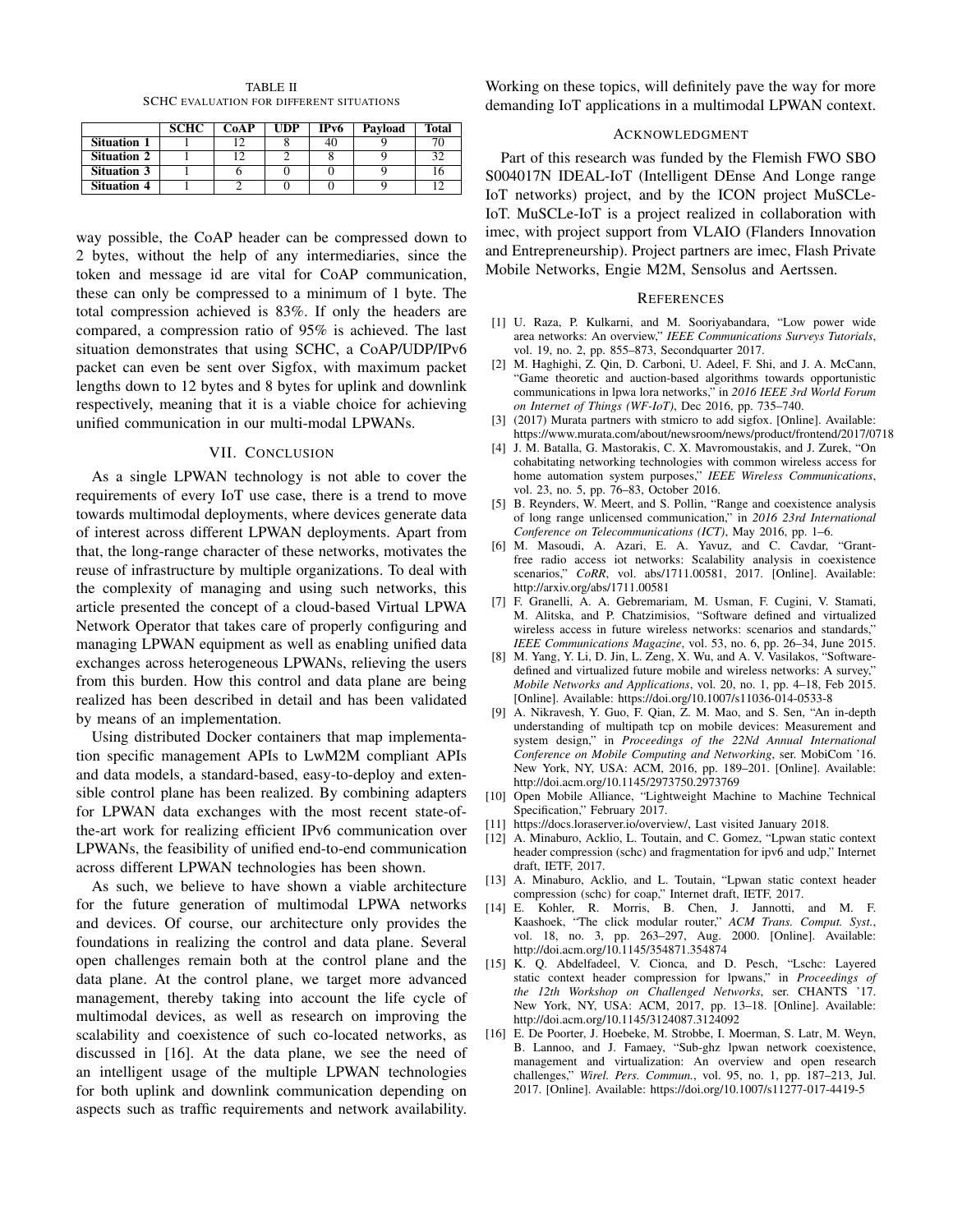

# A Wiki for Calls For Papers



Search computer science papers

Powered by **W** Semantic Scholar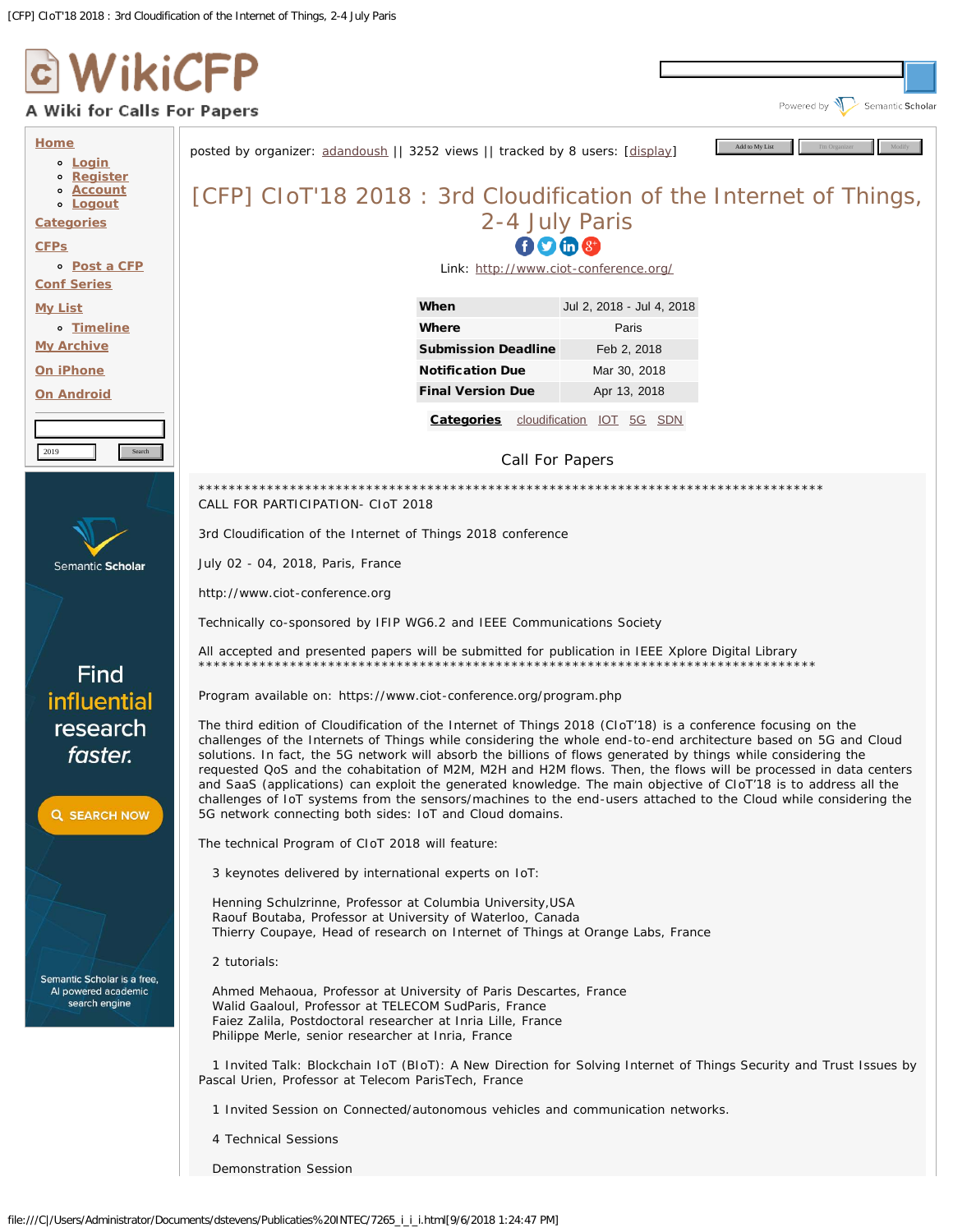1 Closing Panel with international experts discussing their view on Mixing IoT technologies for better performances.

Venue

--------------------------- CIoT'18 will take place at Orange Gardens, that is located: 44 Avenue de la République, 92320 Châtillon

General Chairs

---------------------------

Blondia Chris (University of Antwerp, Belgium) Nadjib Aitsaadi (ESIEE Paris, France) Harry Perros (NCSU, USA)

TPC Co-Chairs

--------------------------- Hassnaa Moustafa (Intel Labs, USA) Ilhem Fajjari (Orange Labs, France)

Keynote Chair

Filip De Turck (Ghent University-imec, Belgium)

Tutorials Co-Chairs ---------------------------

---------------------------

Mohamed Faten Zhani (École de technologie supérieure, Canada) Walter Cerroni (University of Bologna, Italy)

Demonstration Co-Chairs ---------------------------

Marc-Oliver Pahl (TUM, Germany) Alberto Schaeffer-Filho (UFRGS, Brazil)

Publication Chair --------------------------- Yazid Lyazidi (Sorbonne University, France)

Publicity Chair --------------------------- Abdulhalim Dandoush (ESME Sudria, France)

Steering Committee ---------------------------

Guy Pujolle (UPMC, France) Raouf Boutaba (University of Waterloo, Canada) Harry Perros (NCSU, USA) Yutaka Takahashi (Kyoto University, Japan) Nadjib Aitsaadi (ESIEE Paris, France) Nathalie Mitton (INRIA, France)

For further information, visit http://www.ciot-conference.org

# Related Resources

[FI-IoTSP 2018](http://www.wikicfp.com/cfp/servlet/event.showcfp?eventid=64353) Future Internet Journal: Special Issue on IoT Security and Privacy

[Special Issue A&DC IoT 2018](http://www.wikicfp.com/cfp/servlet/event.showcfp?eventid=74395) SENSORS (Q1) Special Issue: Algorithm and Distributed Computing for the Internet of Things

[Symmetry-SI 2018](http://www.wikicfp.com/cfp/servlet/event.showcfp?eventid=75037) Symmetry and Asymmetry Applications for Internet of Things Security and Privacy

[IJIS-IoTSec 2018](http://www.wikicfp.com/cfp/servlet/event.showcfp?eventid=73788) Springer IJIS Special Issue on IoT Security and Privacy

[ADON 2018](http://www.wikicfp.com/cfp/servlet/event.showcfp?eventid=77408) International Workshop on Anomaly Detection ON the Cloud and the Internet of Things

[SOCA 2018](http://www.wikicfp.com/cfp/servlet/event.showcfp?eventid=73985) The 11th IEEE International Conference on Service Oriented Computing and Applications

[WF-IoT 2019](http://www.wikicfp.com/cfp/servlet/event.showcfp?eventid=78771) IEEE 5th World Forum on Internet of Things

[JISA-IoT-A&D 2018](http://www.wikicfp.com/cfp/servlet/event.showcfp?eventid=74606) Recent Advances in Internet-of-Things Attacks and Defences